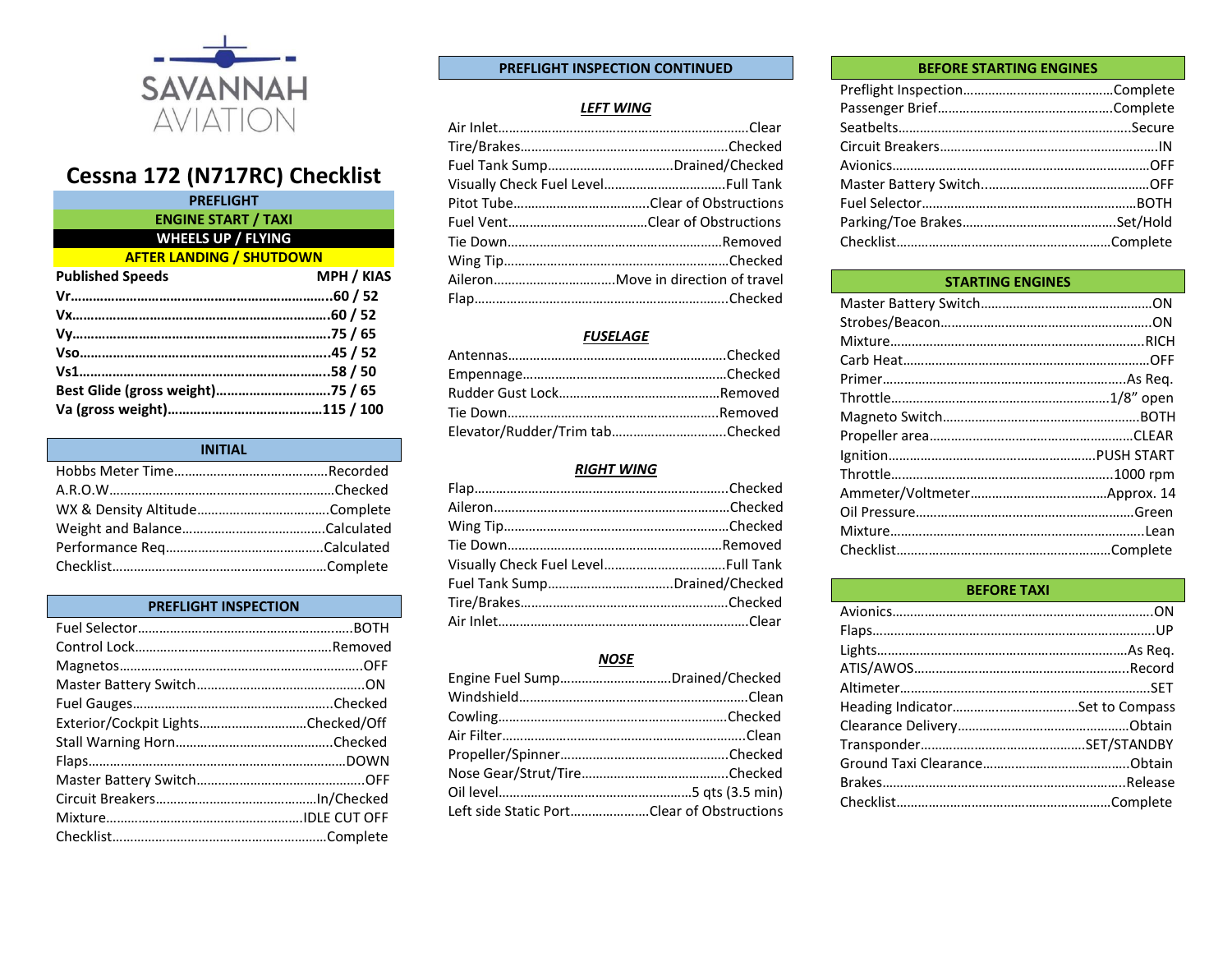| <b>TAXI</b>                                         |
|-----------------------------------------------------|
|                                                     |
| Turn and Slip Indicator Move in Direction of Travel |
| InclinometerOpposite Direction of Travel            |
| Heading IndicatorMove in Direction of Travel        |
|                                                     |

## **GROUND ENGINE RUN UP**

# **BEFORE TAKEOFF** Departure Brief………………………………………….Complete Doors/Windows…………………………………Closed/Locked Seatbelts………………………………………………………Secured Flaps……………………………………………..………………As Req. Mixture……………………………………………………………..RICH Trim…………………………………………………………Set for T/O Transponder……………………………………………………….ALT Lights…………………………………………………………….As Req. Checklist……………………………………………………Complete

| <b>TAKE OFF</b> |  |
|-----------------|--|
|                 |  |
|                 |  |
|                 |  |
|                 |  |
|                 |  |
|                 |  |

# **CLIMB (1000 MSL)**

# **CRUISE**

# **DESCENT/INBOUND FOR LANDING**

# **BEFORE LANDING**

## **LANDING**

| Below 100 mph (white arc)Flaps as Needed |
|------------------------------------------|
|                                          |
|                                          |
|                                          |
|                                          |
|                                          |
|                                          |

# **MISSED APPROACH / GO AROUND**

## **AFTER LANDING**

#### **SECURING**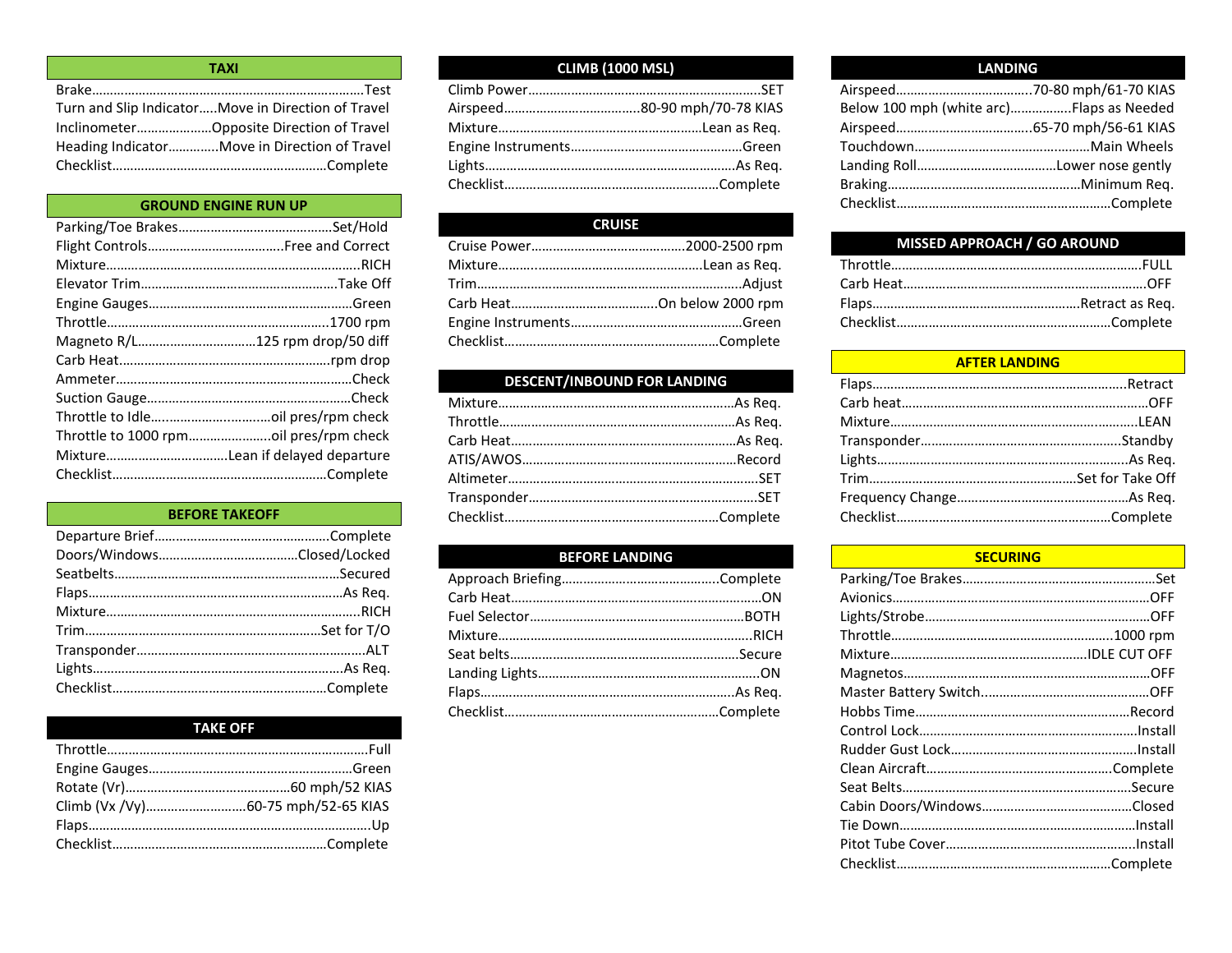

# **Cessna 172 (N717RC) Emergency Checklist**

# **ENGINE FIRE DURING START**

| <b>IF ENGINE START</b> |  |
|------------------------|--|
|                        |  |
|                        |  |
| <b>IF NO START</b>     |  |
|                        |  |
|                        |  |
|                        |  |
|                        |  |
|                        |  |
|                        |  |
|                        |  |
|                        |  |
|                        |  |

# **ENGINE FAILURE DURING TAKEOFF ROLL**

## **ENGINE FAILURE AFTER TAKE OFF**

| Below 500'Land on remaining runway |
|------------------------------------|
|                                    |
|                                    |
|                                    |
|                                    |
|                                    |
|                                    |

# **ENGINE FAILURE IN FLIGHT**

## **FORCED LANDING**

| Landing SiteNote Wind Direction |  |
|---------------------------------|--|
|                                 |  |
|                                 |  |
|                                 |  |
|                                 |  |
|                                 |  |
|                                 |  |
|                                 |  |
|                                 |  |
|                                 |  |
|                                 |  |

#### **ENGINE FIRE IN FLIGHT**

## **ELECTRICAL FIRE**

| <b>IF FIRE IS OUT</b> |  |
|-----------------------|--|
|                       |  |
|                       |  |
|                       |  |
|                       |  |
|                       |  |
|                       |  |
|                       |  |
|                       |  |

#### **CABIN FIRE**

## **WING FIRE**

| FORWARD SLIP WITH WING FIRE SIDE DOWNWIND |  |
|-------------------------------------------|--|
|                                           |  |